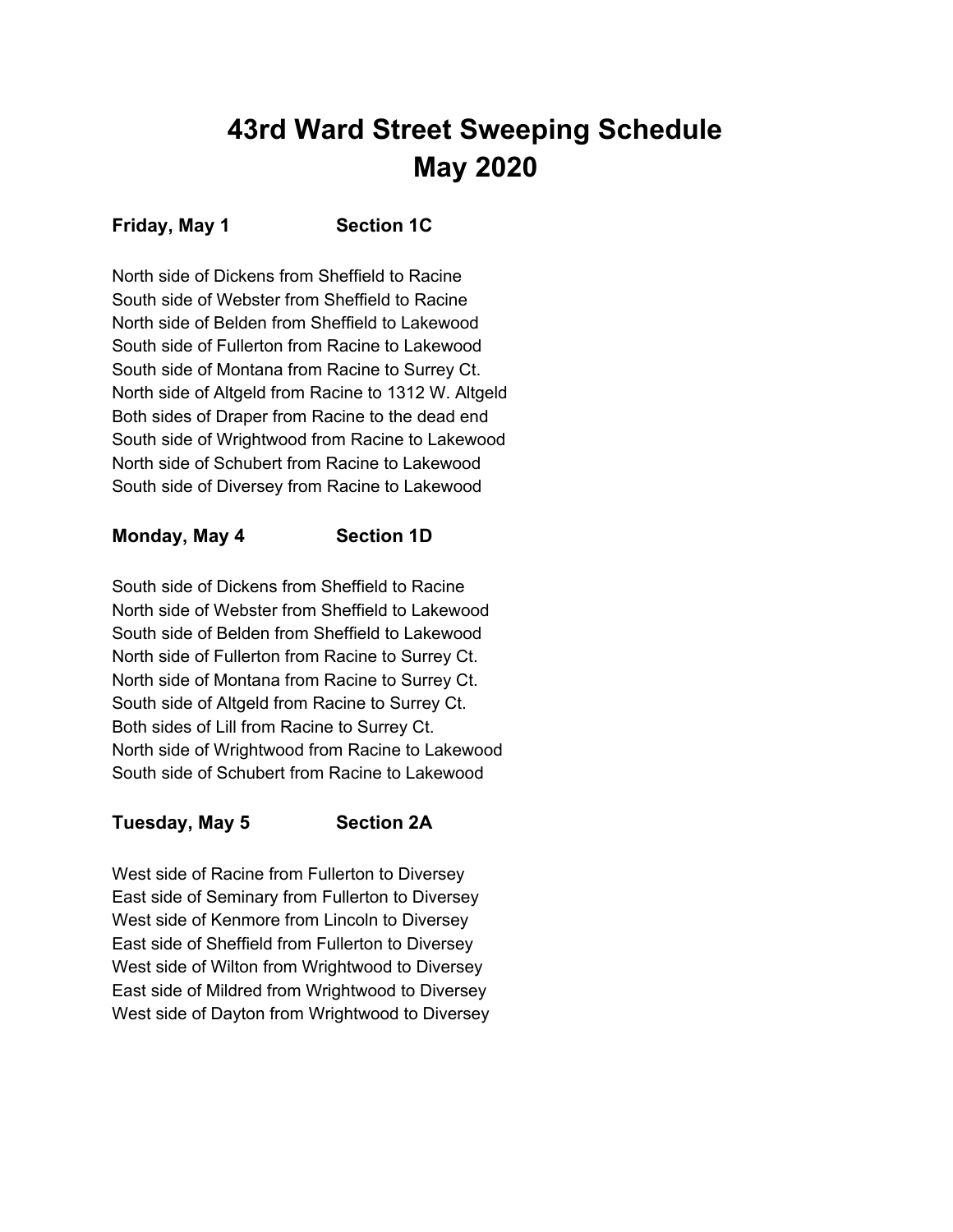#### **Wednesday, May 6 Section 2B**

East side of Racine from Fullerton to Diversey West side of Seminary from Fullerton to Diversey East side of Kenmore from Lincoln to Diversey West side of Sheffield from Fullerton to Diversey East side of Wilton from Wrightwood to Diversey West side of Mildred from Wrightwood to Diversey East side of Dayton from Wrightwood to Diversey

## **Thursday, May 7 Section 2C**

North side of Fullerton from Sheffield to Racine South side of Montana from Lincoln to Racine North side of Altgeld from Halsted to Racine South side of Lill from Sheffield to Racine South side of Lill from Lincoln to Halsted North side of Wrightwood from Halsted to Racine South side of Drummond from Seminary to Racine North side of Schubert from Lincoln to Racine North side of Schubert from Sheffield to Dayton South side of Diversey from Halsted to Racine

#### **Friday, May 8 Section 2D**

South side of Fullerton from Sheffield to Racine North side of Montana from Lincoln to Racine South side of Altgeld from Halsted to Racine North side of Lill from Sheffield to Racine North side of Lill from Lincoln to Halsted South side of Wrightwood from Halsted to Racine North side of Drummond from Seminary to Racine South side of Schubert from Lincoln to Racine South side of Schubert from Sheffield to Dayton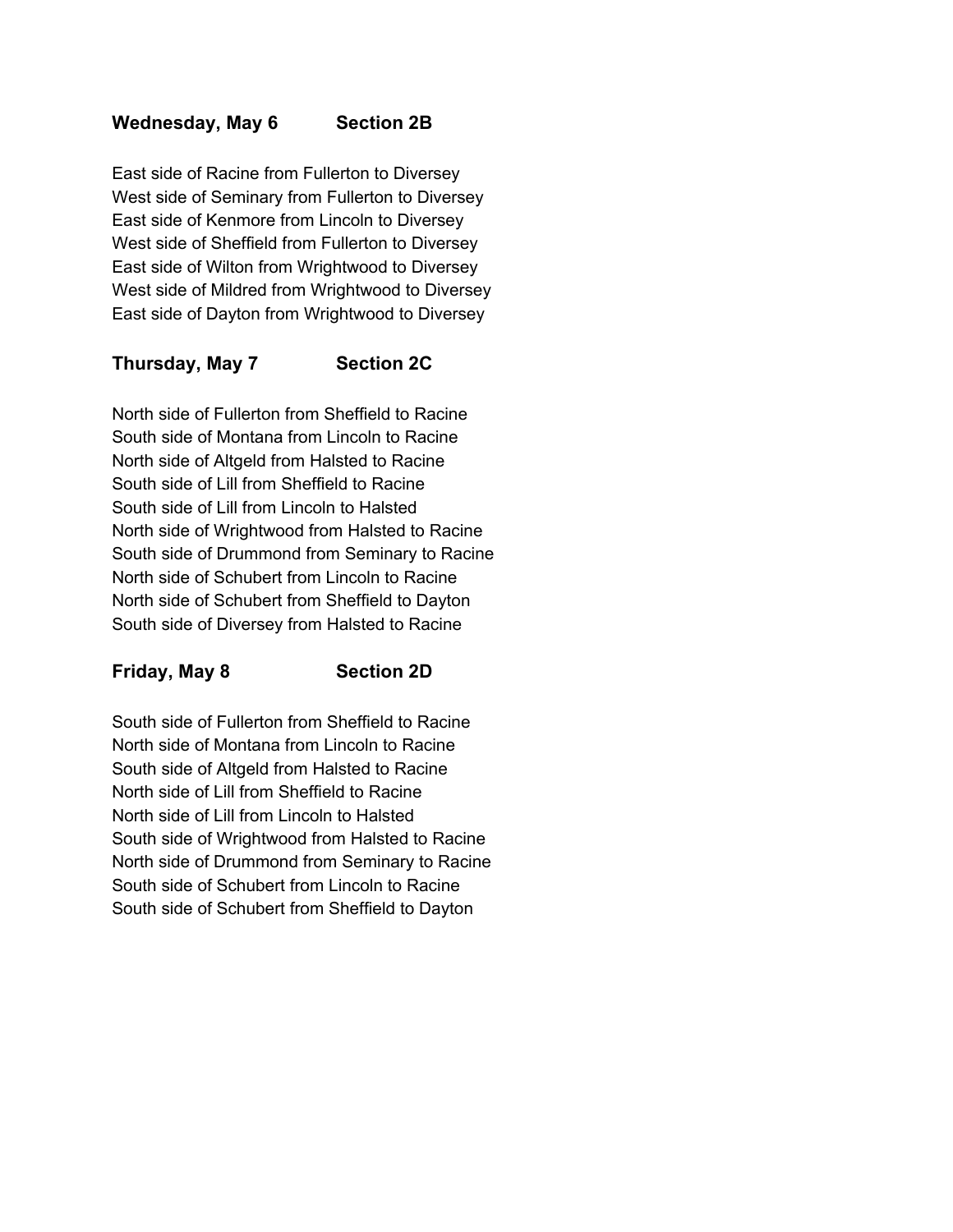## **Monday, May 11 Section 3A**

East side of Halsted from Fullerton to Diversey West side of Burling from Schubert to Fullerton East side of Orchard from Fullerton to Diversey Both sides of Geneva from Deming to Fullerton East side of Lakeview from Fullerton to Diversey West side of Stockton from Fullerton to Cannon Dr East side of Cannon Dr from Fullerton to Lake Shore Dr West side of Pine Grove from Wrightwood to Diversey East side of Hampden Ct from Deming to Diversey West side of Lehman Ct from Wrightwood to Diversey

## **Tuesday, May 12 Section 3B**

West side of Halsted from Fullerton to Diversey East side of Burling from Schubert to Fullerton West side of Orchard from Fullerton to Diversey West side of Lakeview from Fullerton to Diversey East side of Stockton from Fullerton to Cannon Dr East side of Pine Grove from Diversey to Wrightwood West side of Hampden Ct from Deming to Diversey East side of Lehmann Ct from Wrightwood to Diversey

#### **Wednesday, May 13 Section 3C**

North side of Fullerton from Clark to Halsted South side of Arlington from Orchard to Clark Both sides of Arlington from Lakeview to Clark North side of Roslyn from Lakeview to Clark North side of Deming from Lakeview to Orchard South side of Wrightwood from Halsted to Lakeview North side of Drummond from Lehmann to Orchard South side of Schubert from Halsted to Clark East side of Lake Shore Dr from Cannon to Diversey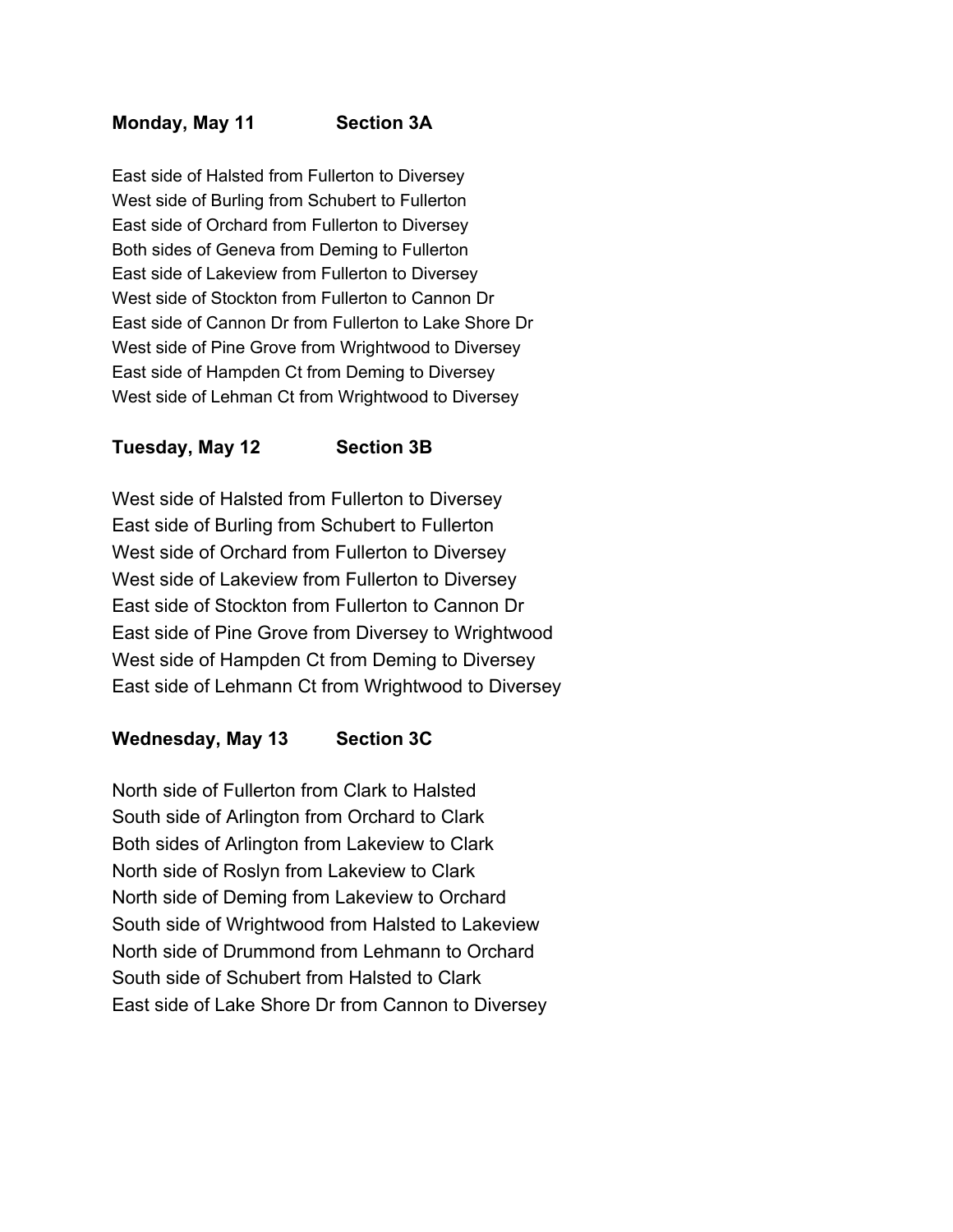## **Thursday, May 14 Section 3D**

South side of Fullerton from Clark to Halsted North side of Arlington from Orchard to Clark South side of Roslyn from Lakeview to Clark Both sides of St. James from Lakeview to Clark South side of Deming from Lakeview to Orchard North side of Wrightwood from Halsted to Lakeview South side of Drummond from Lehmann to Orchard North side of Schubert from Halsted to Clark West side of Lake Shore Dr from Cannon to Diversey

#### **Friday, May 15 Section 4A**

West side of Orchard from Fullerton to Webster East side of Larrabee from Armitage to Webster East side of Geneva from Webster to Fullerton West side of Mohawk from Armitage to Dickens West side of Cleveland from Fullerton to Armitage East side of Sedgwick from Armitage to Grant Pl. Both sides of Hudson from Dickens to Webster East side of Commonwealth from Belden to Fullerton West side of Lincoln Park West from Fullerton to Armitage East side of Stockton from Fullerton to La Salle Ext. East side of Clark from Webster to Armitage West side of Lincoln from Webster to Armitage

#### **Monday, May 18 Section 4B**

East side of Orchard from Fullerton to Webster West side of Larrabee from Armitage to Webster West side of Geneva from Webster to Fullerton East side of Mohawk from Armitage to Dickens East side of Cleveland from Fullerton to Armitage West side of Sedgwick from Armitage to Grant Pl. West side of Stockton from Fullerton to La Salle Ext. West side of Commonwealth from Belden to Fullerton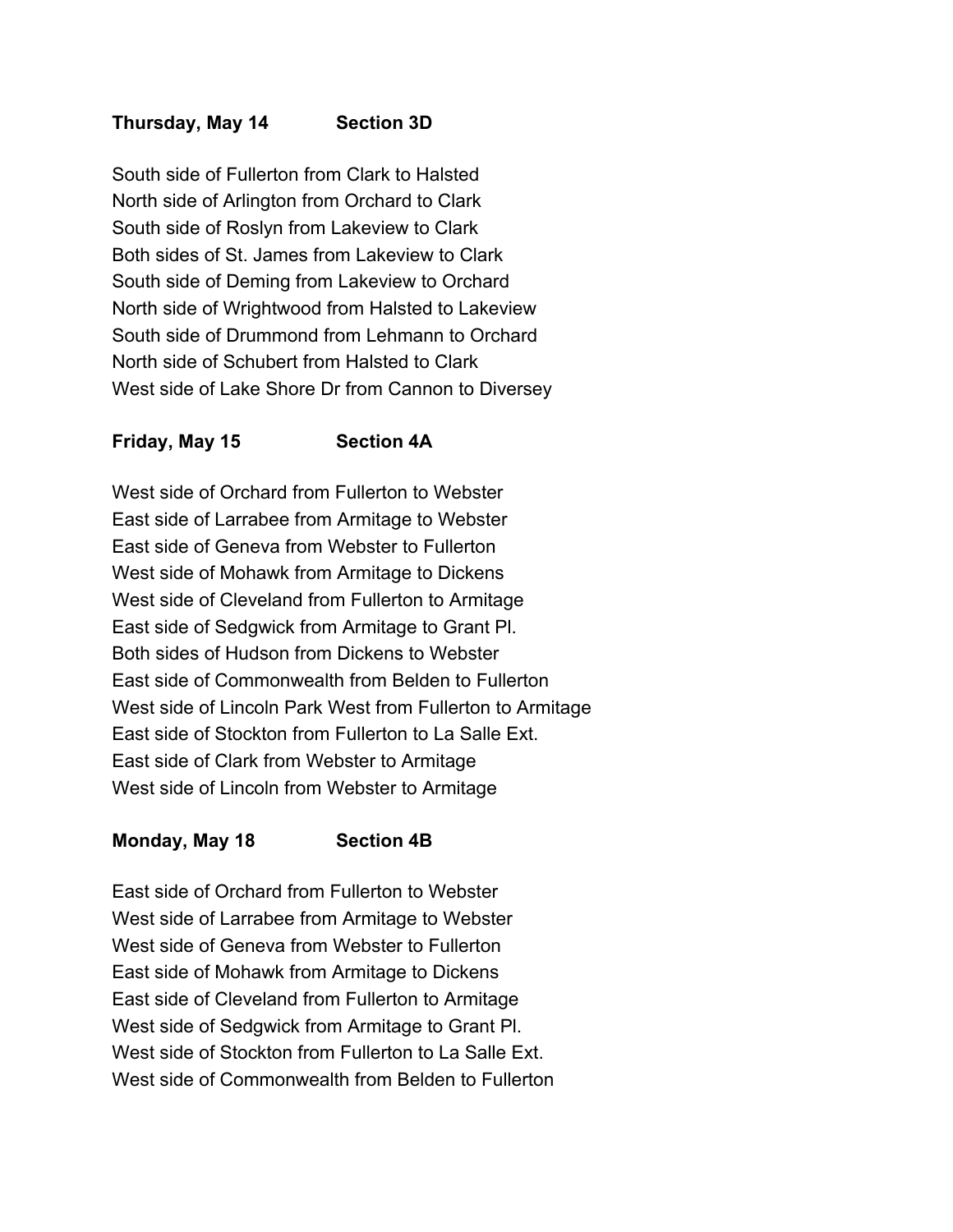East side of Lincoln Park West from Fullerton to Armitage Both sides of Orleans from Dickens to Armitage West side of Clark from Webster to Armitage East side of Lincoln from Webster to Armitage

## **Tuesday, May 19 Section 4C**

South side of Armitage from Clark to Orchard North side of Dickens from Lincoln Park West to Howe West side of Howe from Dickens to Armitage South side of Webster from Lincoln Park West to Orchard North side of Grant Pl. from Sedgwick to Geneva South side of Belden from Lincoln Park West to Orchard East side of Cambridge from Belden to Kemper North side of Kemper from Cambridge to the alley

## **Wednesday, May 20 Section 4D**

North side of Armitage from Clark to Orchard South side of Dickens from Lincoln Park West to Howe East side of Howe from Dickens to Armitage North side of Webster from Lincoln Park West to Orchard South side of Grant Pl. from Sedgwick to Geneva North side of Belden from Lincoln Park West to Orchard Both sides of Kempler from Orchard to Geneva

## **Thursday, May 21 Section 5A**

East side of Racine from Armitage to Dickens West side of Clifton from Armitage to Dickens East side of Seminary from Armitage to Dickens West side of Kenmore from Armitage to Dickens East side of Sheffield from Armitage to Dickens West side of of Bissell from Belden to Armitage East side of Fremont from Belden to Armitage West side of Dayton from Belden to Armitage East side of Halsted from Fullerton to Armitage West side of Burling from Belden to Webster West side of Burling from Armitage to Dickens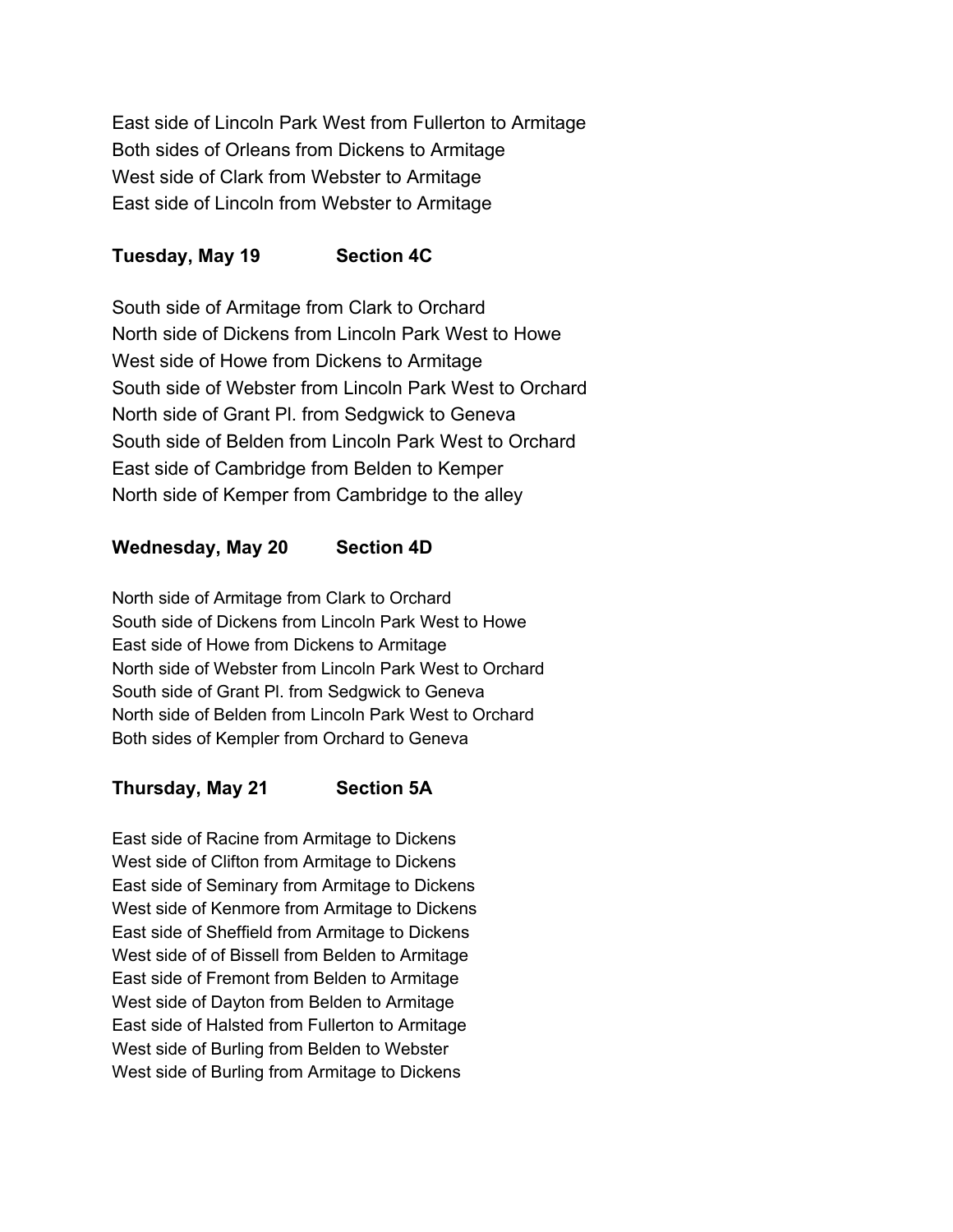## **Friday, May 22 Section 5B**

East side of Clifton from Armitage to Dickens West side of Seminary from Armitage to Dickens East side of Kenmore from Armitage to Dickens West side of Sheffield from Armitage to Dickens East side of Bissell from Belden to Armitage West side of Fremont from Belden to Armitage East side of Dayton from Belden to Armitage West side of Halsted from Armitage to Fullerton East side of Burling from Belden to Webster East side of Burling from Armitage to Dickens

## **Monday, May 25 Memorial Day Holiday**

**Tuesday, May 26 Section 5C**

North side of Armitage from Racine to Orchard South side of Dickens from Sheffield to Burling North side of Webster from Sheffield to Orchard South side of Belden from Sheffield to Orchard North side of Fullerton from Sheffield to Orchard

#### **Wednesday, May 27 Section 5D**

South side of Armitage from Racine to Orchard North side of Dickens from Sheffield to Burlings South side of Webster from Sheffield to Orchard North side of Belden from Sheffield to Orchard South side of Fullerton from Sheffield to Orchard

## **Thursday, May 28 Section 6A**

West side of Sheffield from Armitage to Willow East side of Bissell from Armitage to Dayton West side of Fremont from Armitage to Bissell East side of Dayton from Armitage to North Ave. West side of Halsted from Armitage to North Ave. North side of Willow from Halsted to Larrabee